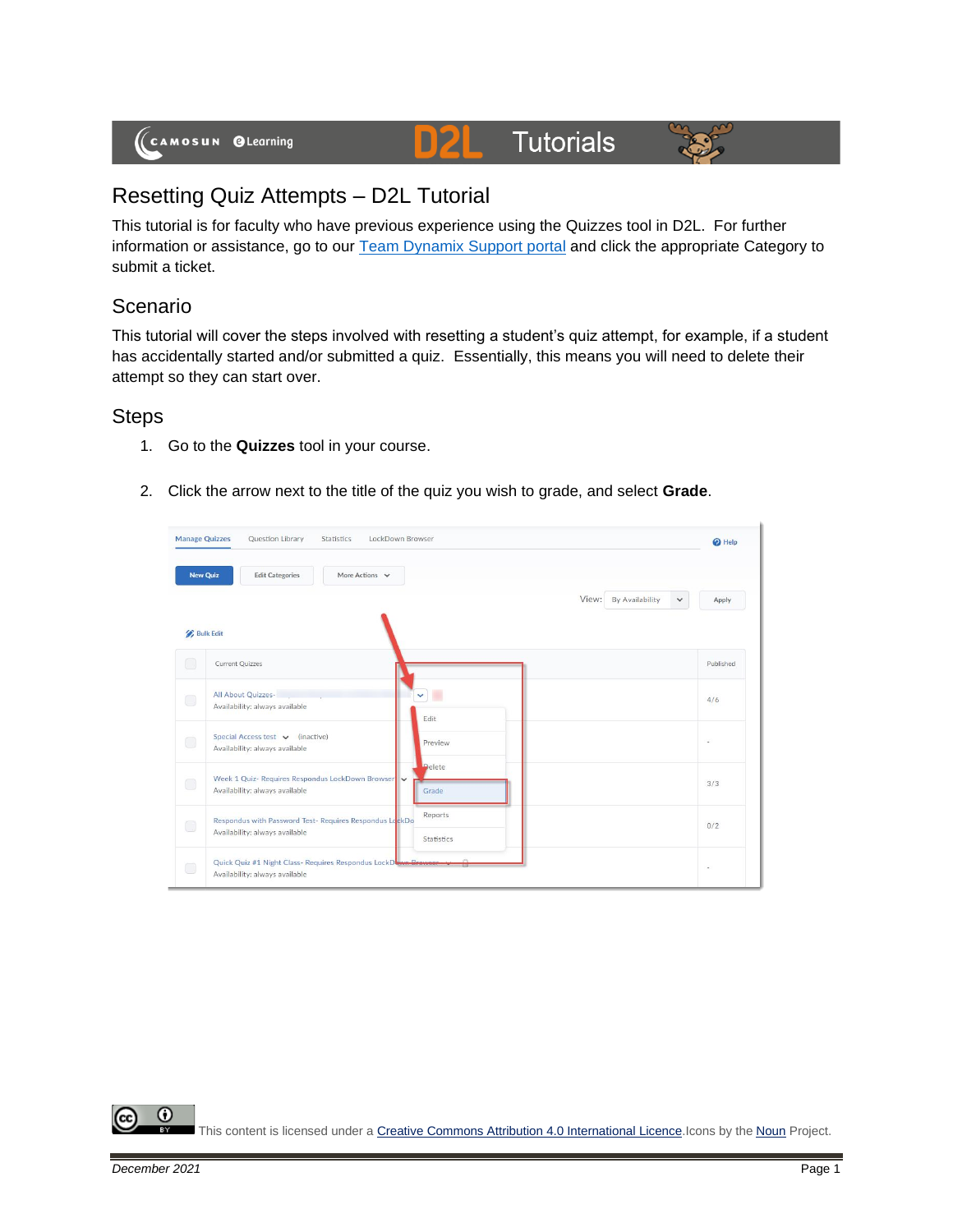3. Click the select box for the **attempt** you want to delete, and click the **trashcan** (delete icon).

| <b>Users</b>           | Attempts                                            | Questions                           |                       |                          |                                     |                                        |
|------------------------|-----------------------------------------------------|-------------------------------------|-----------------------|--------------------------|-------------------------------------|----------------------------------------|
| View By:<br>Search For | User<br>$\checkmark$<br>₽                           | Apply<br><b>Show Search Options</b> |                       |                          |                                     |                                        |
|                        | First Name . Last Name                              |                                     | Completed             | Score                    | Grade                               | Published $\frac{\pi}{2a}$             |
|                        | Demo A_Student<br>empt 2                            |                                     |                       |                          |                                     |                                        |
| ✔                      | (Exceeded time limit by 240:53:45)<br>overall grade |                                     | Sep 21, 2015 3:05 PM  | 1/3<br>٠                 | 33.33 %<br>$\overline{\phantom{a}}$ | $\begin{array}{c} \square \end{array}$ |
| r                      | Training01 Student                                  |                                     |                       |                          |                                     |                                        |
| $\Box$                 | attempt 1                                           |                                     | Mar 27, 2017 10:23 AM | 6/3                      | $\blacksquare$<br>200 %             | $\bigcirc$                             |
|                        | overall grade                                       |                                     |                       | $\overline{\phantom{a}}$ | ٠                                   |                                        |
| <b>Save and Close</b>  | Save                                                | Cancel                              |                       |                          |                                     |                                        |

4. Click **Yes** in the **Confirmation** pop-up box.



 $\odot$ This content is licensed under [a Creative Commons Attribution 4.0 International Licence.I](https://creativecommons.org/licenses/by/4.0/)cons by the [Noun](https://creativecommons.org/website-icons/) Project.